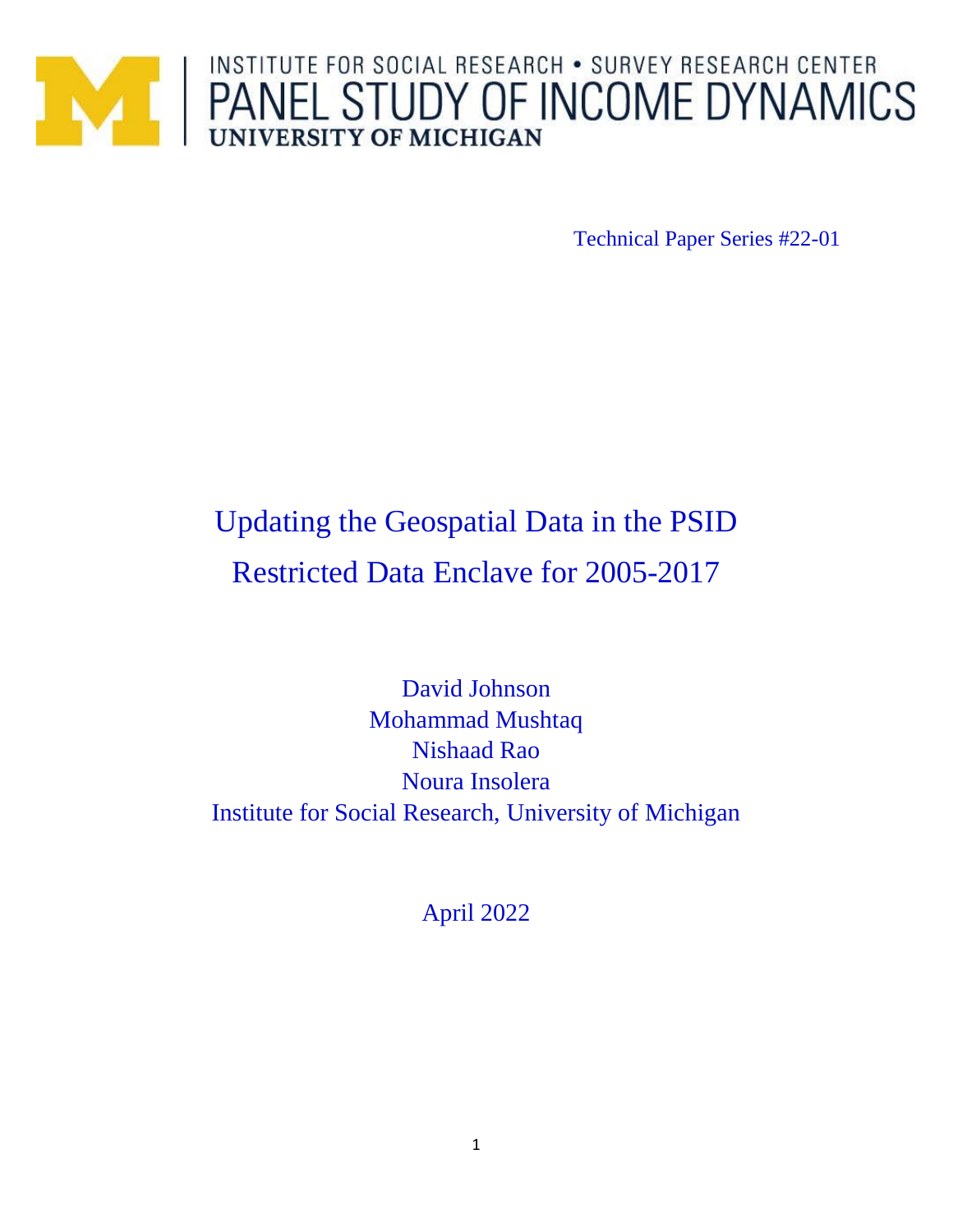#### **Introduction**

The PSID Geospatial Data provide the geographic codes necessary to link individual and family data from the PSID in each year to contextual data from secondary sources such as the Census and American Community Survey (ACS). The PSID Geospatial Data are available in the restricted data enclave and are the most requested restricted files. Over the course of the study, geocoding has been conducted using five different Censuses (see the online [Geospatial](https://simba.isr.umich.edu/restricted/Geospatial.aspx) File [Description\)](https://simba.isr.umich.edu/restricted/Geospatial.aspx). Addresses are geocoded to the relevant Census geographic identifiers (e.g., starting with the 2011 wave, address information has been geocoded to the 2010 census geographic identifiers).

In 2019, a new geocoding procedure was initiated to prioritize the use of the physical address of PSID respondents' residences. During the past several waves (2005-2017), it was determined that for a small subset of cases the U.S. postal mailing address provided by the respondent for the mailing of their interview incentive payment was used to determine the geocode, even when a different physical address was provided earlier in the interview. The current 2019 geocoding process was updated to use the postal mail address only when there is no physical address.<sup>1</sup> The new design for the geocode file (physical address first) will be available for approved users in the enclave and will include the updated address; a previous version (old design, mailing address first) that includes the original addresses will also be available in the enclave for comparison.

This technical note describes the differences in the geocoded locations using this new process (physical address) compared to the previous process (mailing address for some). For the 2005- 2017 PSID waves about 3% of families obtained a geocode based on their mailing address. While these families are more likely to move, the overall migration rates using their physical address were not statistically different that those using the mailing address. In addition, the families that previously had a geocoded mailing address have different characteristics than those where a physical address was used. Evaluating the characteristics of the Census tracts where these families live, using either their physical address or the mailing address, does not yield statistically significant different mean estimates for a variety of tract or county characteristics. Overall, the impact on estimates of using this new geocoding procedure is minimal.

Updated geocoded locations are now available in the enclave and will continue to be updated using this new process of using the physical address (as done in the 2019 release). These changes only impact the restricted geocoded files and not the public use PSID data available at [www.psid.org.](http://www.psid.org/) The public use data are regularly updated with corrected data or improved measures (as documented in the [User Guides\)](https://psidonline.isr.umich.edu/data/Documentation/UserGuide2019.pdf), and the next release will include a handful of cases where the state of residence has been updated.

# **Geocoding Process**

 $\overline{\phantom{a}}$ 

The geocoding process begins once the family interview is complete. Addresses are updated in order to ensure timely delivery of the respondent payment for completing the interview.

<sup>1</sup> For the 2019 data, the address review and geocoding process was substantially updated and expanded, including additional quality reviews, additional cleaning of street names, cities, states, and zip codes, comparisons to United States Postal Service (USPS) files, and cleaning of abbreviations and misspellings.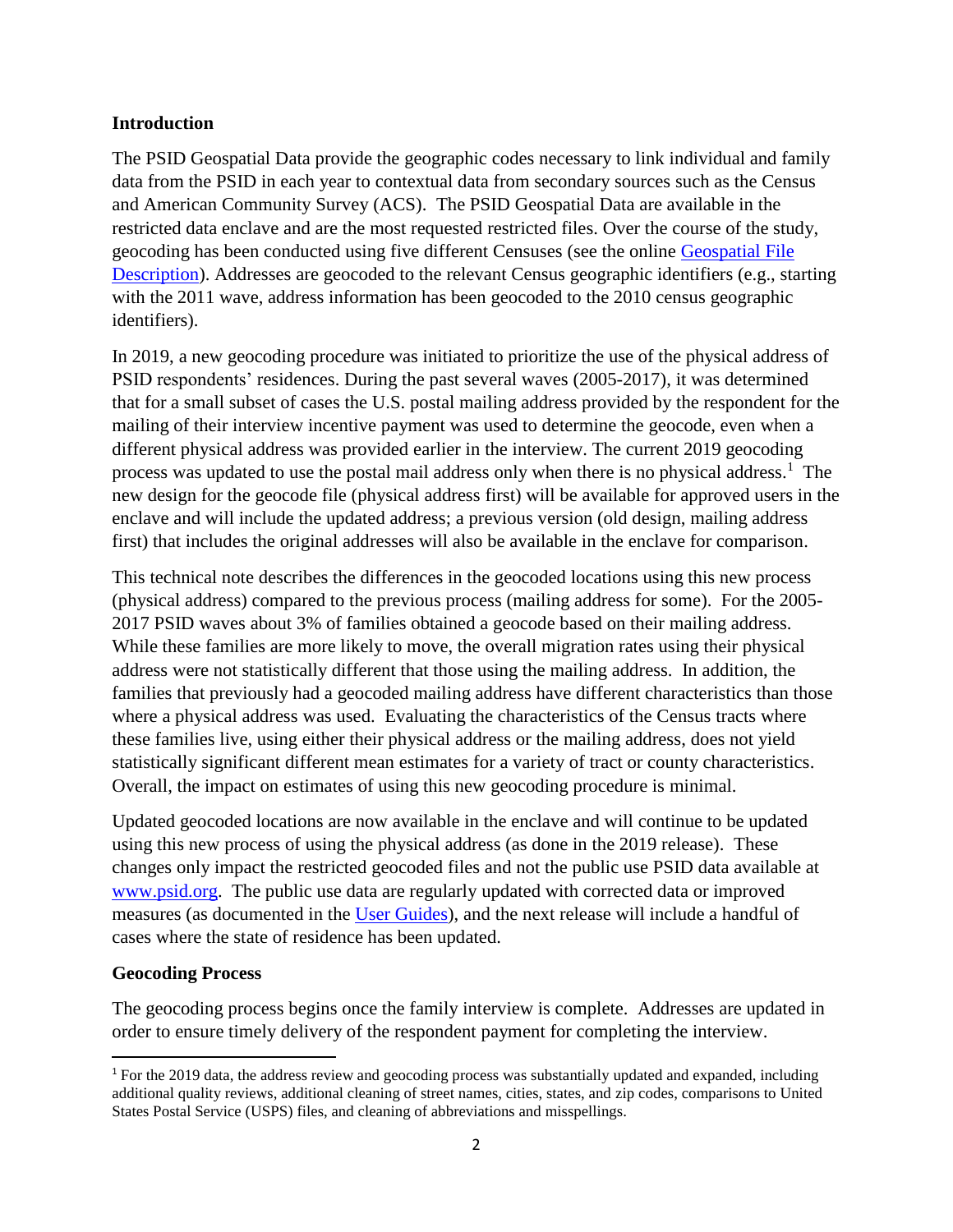Addresses are confirmed using the United States Postal Service (USPS) address system. Currently, the physical and mailing addresses are kept for future reference, and the physical address receives a geocode using the SAS proc geocode and proc ginside procedures. The SAS functions of ZIPCITY and STFIPS are used to validate the zip code and Federal Information Processing Series (FIPS) state code. The physical address is geocoded, and if no physical address is provided, then the mailing address is used. If a P.O. Box address is the only one provided, it is geocoded at the zip code centroid.

### **Results of New Geocoding Process**

 $\overline{\phantom{a}}$ 

Because many researchers use the geocode data to evaluate migration patterns (see Lichter et al. forthcoming) and neighborhood characteristics (see Leibbrand and Crowder 2018), we include comparisons of these items using both the updated (physical) and original (mailing for some) addresses.

# **Table 1: Number of Addresses that have an updated physical address (from the original mailing address) by whether it is in a different State, County or Tract; 2005-2017**

|       | Total     | Total   | Different | Different County | Different Tract | Within |
|-------|-----------|---------|-----------|------------------|-----------------|--------|
| Year  | addresses | updated | State     | within State     | within County   | Tract  |
| 2005  | 8,002     | 191     | 48        | 24               | 90              | 29     |
| 2007  | 8,289     | 178     | 18        | 36               | 93              | 31     |
| 2009  | 8,690     | 259     | 18        | 40               | 154             | 47     |
| 2011  | 8,907     | 290     | 40        | 54               | 150             | 46     |
| 2013  | 9,063     | 298     | 43        | 58               | 144             | 53     |
| 2015  | 9,048     | 337     | 48        | 60               | 175             | 54     |
| 2017  | 9,607     | 310     | 39        | 66               | 167             | 38     |
| Total | 61,606    | 1,863   | 254       | 338              | 973             | 298    |

Table 1 shows the counts of the changes in geocodes for the 3% of families with an updated address in 2005-2017 (Note: The current 2019 geocoded file available in the enclave already uses this new procedure). Over the seven waves, 1,863 have updated geocodes, which represents 3% of the entire 61,606 families present in these seven waves of PSID data. Most of these families have a different tract within a county. Of these 1,842 families, 1,383 are unique families, suggesting that 25% are families that had a mailing address used in multiple waves. And 68% have their physical address in the same county (with 23% of these geocoded to the same tract). $<sup>2</sup>$ </sup>

Table 2 shows the characteristics of families with an updated physical address. They are more likely to be younger, have lower family incomes, smaller family sizes, and are less likely to be homeowners.

<sup>2</sup> Some addresses were found missing or in a foreign country and are not included in the analysis.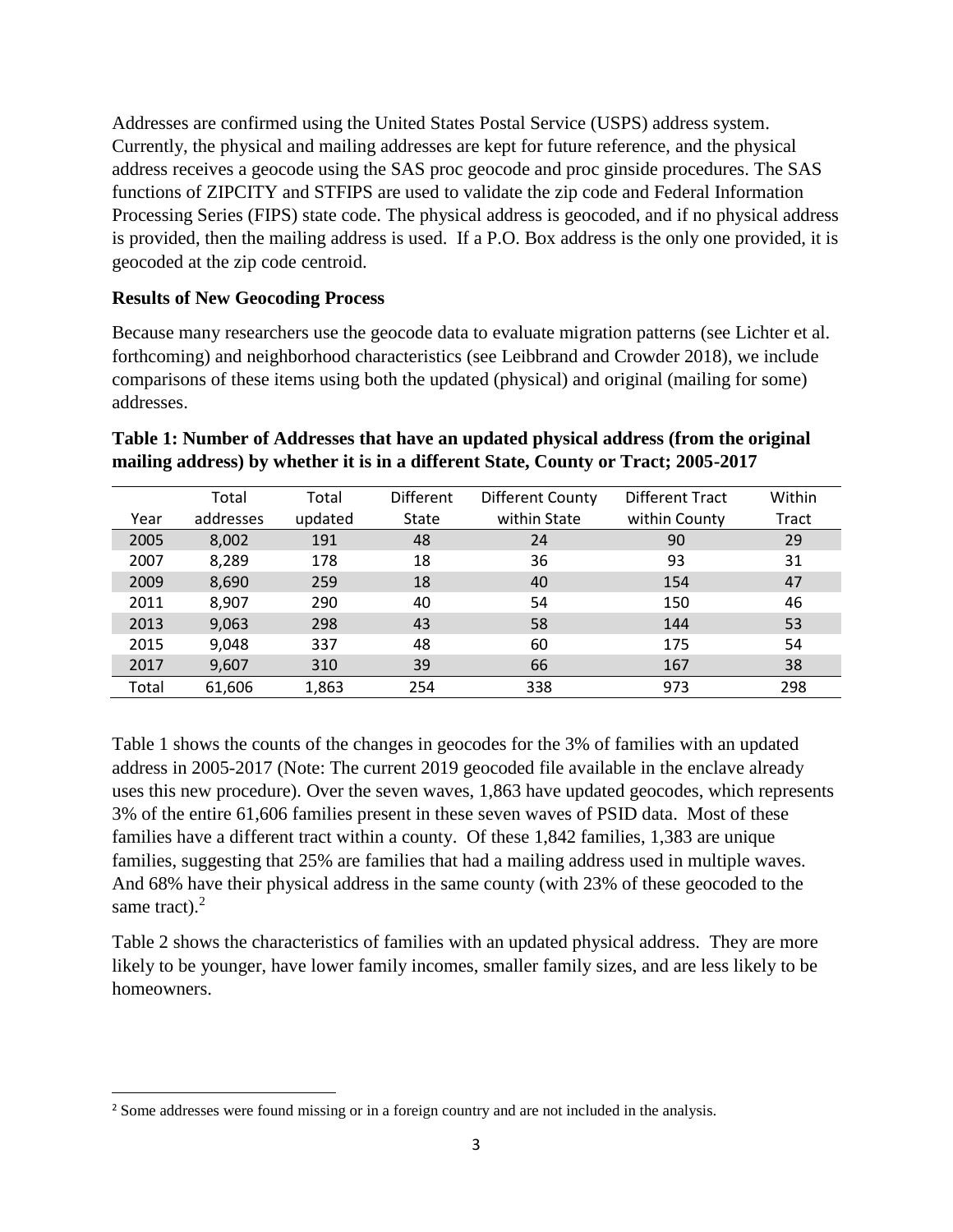|      | <b>Family Income</b> |        | Female (RP) % |       | Black (RP) % |       | Homeowner % |       | Age (RP)     |      | <b>Family Size</b> |      |
|------|----------------------|--------|---------------|-------|--------------|-------|-------------|-------|--------------|------|--------------------|------|
| Year | Updated              | Same   | Updated       | Same  | Updated      | Same  | Updated     | Same  | Updated Same |      | Updated            | Same |
| 2005 | 64.153               | 79.349 | 29.4%         | 30.0% | 25.5%        | 33.3% | 33.3%       | 60.7% | 33.2         | 45.3 | 1.90               | 2.70 |
| 2007 | 51.178               | 79.286 | 27.3%         | 30.3% | 14.3%        | 33.8% | 31.8%       | 59.3% | 43.6         | 45.2 | 2.00               | 2.70 |
| 2009 | 56.204               | 80.338 | 28.6%         | 30.7% | 19.0%        | 34.5% | 14.3%       | 56.8% | 38.2         | 45.5 | 2.00               | 2.60 |
| 2011 | 69.191               | 73.701 | 29.0%         | 31.8% | 19.5%        | 35.6% | 9.8%        | 54.4% | 38.7         | 45.5 | 2.00               | 2.60 |
| 2013 | 64.794               | 74.567 | 34.0%         | 31.9% | 27.3%        | 37.1% | 15.9%       | 52.4% | 36.8         | 45.8 | 2.10               | 2.60 |
| 2015 | 64,639               | 73,361 | 37.5%         | 32.7% | 12.5%        | 38.4% | 22.9%       | 51.0% | 45.5         | 46.0 | 1.70               | 2.60 |
| 2017 | 64.393               | 74.056 | 30.0%         | 31.8% | 30.8%        | 37.9% | 32.5%       | 51.3% | 44.3         | 46.2 | 1.90               | 2.60 |

**Table 2: Family and reference person (RP) characteristics for families with updated addresses to those whose address was the same; 2005-2017**

Note: Inflation adjusted to 2017 dollars using the Consumer Price Index for All Urban Consumers (CPI-U)

#### *Migration Rates*

Figures 1A and 1B show the state-to-state and county-to-county migration rates for families with an updated physical address (updated families) for the period from 2005-2017. As shown, the updated migration rate is higher than the original rate because the continued use of mailing address did not account for the actual moves between physical addresses for these families. The rates of moving for these families are higher than for the average PSID family, with state-level moves at about 13% in 2017, compared to 6.3% overall. This is not surprising since Table 2 shows that these families are younger and more likely to be renters. For most years, the rates for inter-state and inter-county moves are statistically different for these families.

# **Figure 1A: Percent of families with an updated geocode who move to a different state between waves; 2005-2017 with error bounds**

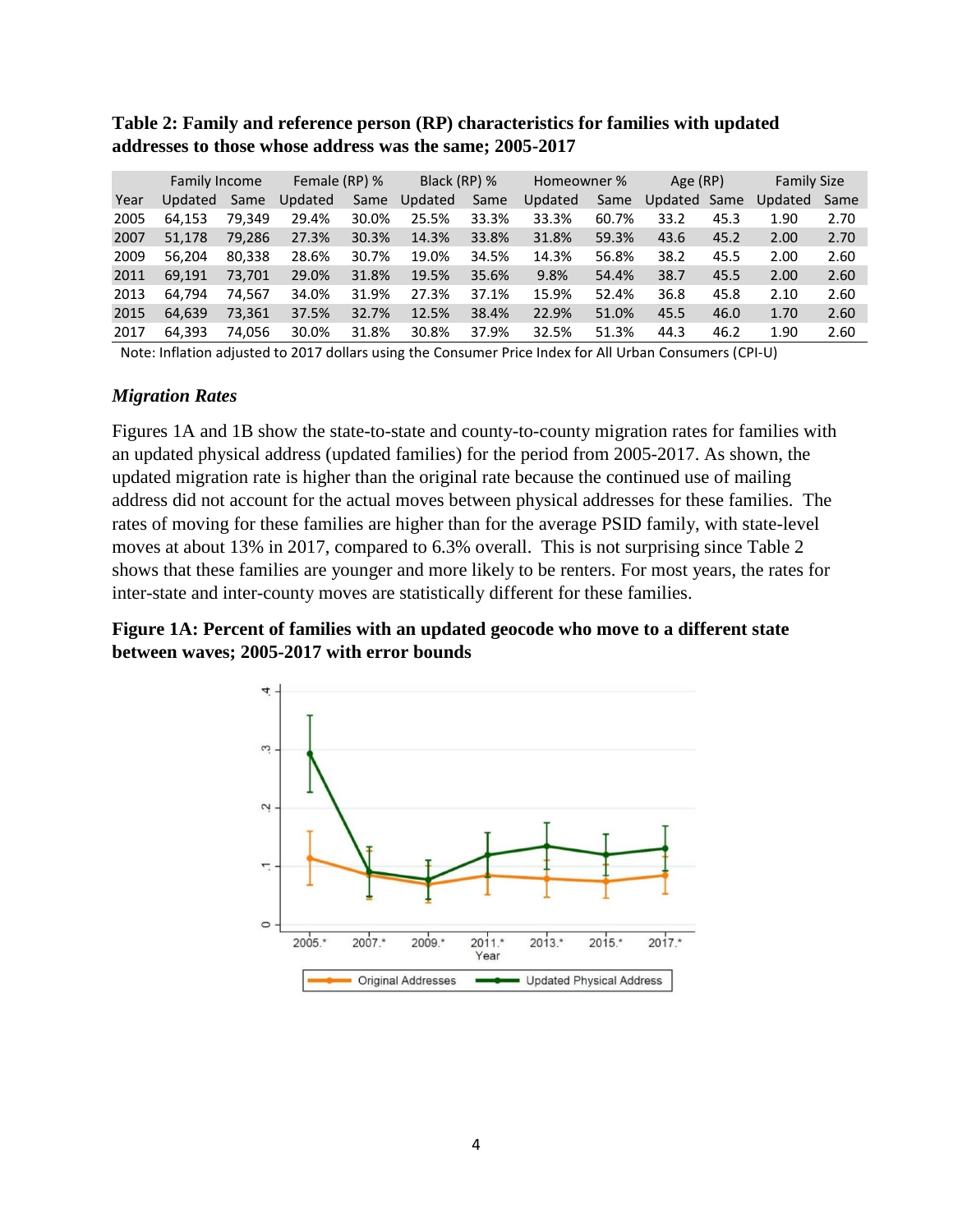## **Figure 1B: Percent of families with an updated geocode who move to a different county between waves; 2005-2017 with error bounds**



Because these families comprise only a small percentage of all families, the migration rates for the entire sample are also not significantly different. Figures 2A, 2B, and 2C show the overall inter-state, inter-county and inter-tract migration rates for 2005 through 2019. In 2017, the intercounty migration rate (those who moved between 2015 and 2017) is 14.4% in the updated data compared to 13.8% in the original data. While these adjusted figures show higher levels of migration (due to the higher rate of moving for these families), the error bounds demonstrate that these differences are not statistically significant. As shown in other research, and in Table 4, the migration rates in the PSID are more volatile over time than estimates from other data sources (see Johnson and Schulhofer-Wohl 2021).

## **Figure 2A: Percent of all families who move to a different state between waves; 2005-2019 with error bounds**

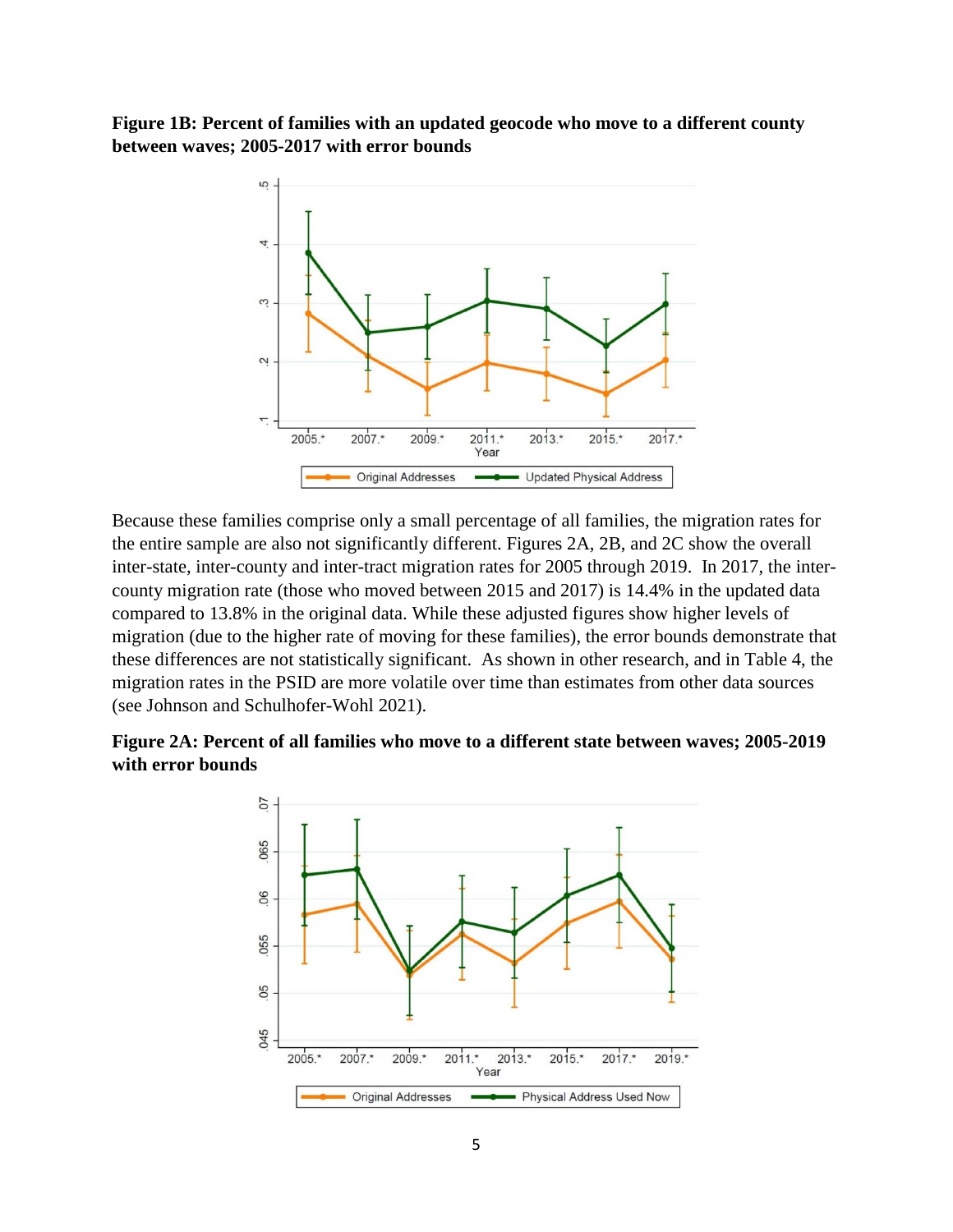**Figure 2B: Percent of all families who move to a different county between waves; 2005- 2019 with error bounds**



**Figure 2C: Percent of all families who move to a different Census tract between waves; 2005-2019 with error bounds**



#### *Characteristics of Counties and Tracts for Families*

Tables 3A and 3B use ACS data to show the characteristics of counties and tracts for families based on contextual data that have been linked to the PSID data using the geocodes. These tables compare the average characteristics of the counties for the families who have different geocodes (using mailing and physical addresses) for percent female, percent black, percent homeowners, and household income. As can be seen in Table 3B, the updated families live in tracts with lower income and fewer homeowners. As shown in the tables, all estimates across all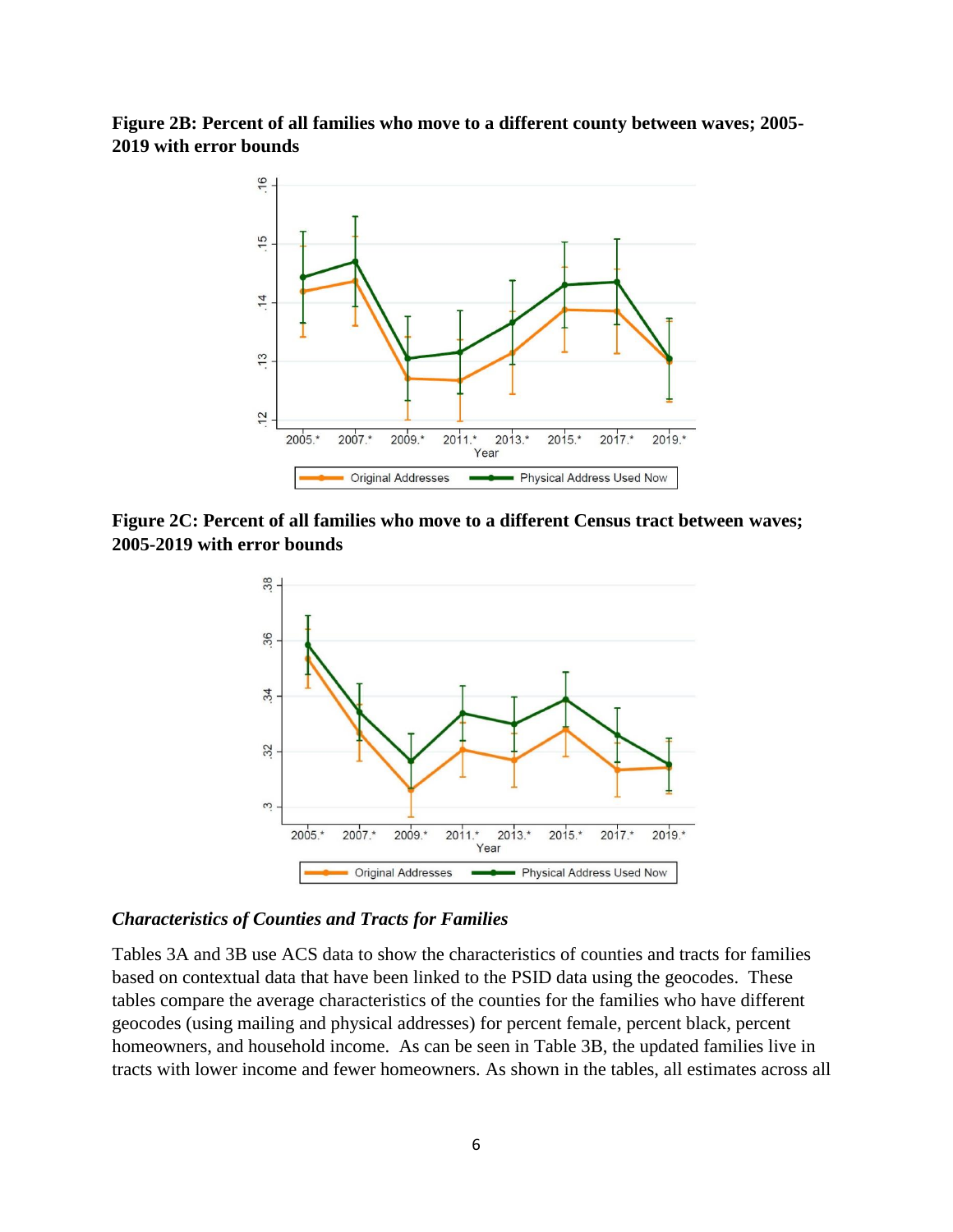years are similar for both the mailing and physical addresses, and none of the differences are statistically different.

|      | Female %       |          | Black % |          | Homeownership % |          |              | Household Income |  |  |
|------|----------------|----------|---------|----------|-----------------|----------|--------------|------------------|--|--|
|      | <b>Mailing</b> | Physical | Mailing | Physical | <b>Mailing</b>  | Physical | Mailing      | Physical         |  |  |
|      |                |          |         |          |                 |          |              |                  |  |  |
| 2005 | 51.2%          | 51.1%    | 13.6%   | 13.8%    | 64.6%           | 65.2%    | 65,124<br>Ŝ. | \$<br>63,245     |  |  |
| 2007 | 51.1%          | 51.1%    | 15.2%   | 15.0%    | 66.4%           | 66.8%    | 71,246<br>Ś. | 71,523<br>S.     |  |  |
| 2009 | 50.6%          | 50.8%    | 12.8%   | 15.9%    | 64.2%           | 63.9%    | 74,053<br>\$ | \$<br>71,223     |  |  |
| 2011 | 50.9%          | 51.0%    | 15.0%   | 18.2%    | 61.8%           | 60.2%    | 71,452<br>Ś. | 71,498<br>S.     |  |  |
| 2013 | 50.8%          | 50.9%    | 15.8%   | 14.5%    | 61.9%           | 59.7%    | 75,908<br>Ś  | 77,943<br>\$     |  |  |
| 2015 | 51.0%          | 51.2%    | 14.2%   | 14.4%    | 59.8%           | 59.2%    | 80,680<br>Ś  | 83,437<br>S.     |  |  |
| 2017 | 50.8%          | 50.9%    | 13.2%   | 15.4%    | 62.4%           | 61.8%    | 87,745<br>Ś  | 88,405           |  |  |

| Table 3A: ACS Characteristics of the County comparing the original counties (using |
|------------------------------------------------------------------------------------|
| mailing address) to the updated counties (using physical address)                  |

Household income in 2017 dollars

### **Table 3B: ACS Characteristics of the Census tract comparing the original counties (using mailing address) to the updated tracts (using physical address)**

|      |                | Female % | Black % |          |                | Homeownership' |    | Household Income |    |          |  |
|------|----------------|----------|---------|----------|----------------|----------------|----|------------------|----|----------|--|
|      | <b>Mailing</b> | Physical | Mailing | Physical | <b>Mailing</b> | Physical       |    | <b>Mailing</b>   |    | Physical |  |
|      |                |          |         |          |                |                |    |                  |    |          |  |
| 2005 | 51.9%          | 50.8%    | 32.4%   | 31.4%    | 21.3%          | 19.8%          | \$ | 41,679           | \$ | 42,665   |  |
| 2007 | 51.6%          | 51.9%    | 35.4%   | 32.7%    | 20.2%          | 21.5%          | S  | 37,560           | S  | 44,702   |  |
| 2009 | 51.6%          | 51.6%    | 33.7%   | 32.6%    | 20.7%          | 21.1%          | \$ | 39,615           | \$ | 44,489   |  |
| 2011 | 51.7%          | 52.0%    | 37.1%   | 38.2%    | 21.0%          | 20.8%          | \$ | 41,873           | \$ | 45,335   |  |
| 2013 | 51.7%          | 51.7%    | 37.1%   | 34.0%    | 18.3%          | 21.1%          | \$ | 36,414           | \$ | 45,307   |  |
| 2015 | 51.8%          | 51.0%    | 33.1%   | 32.3%    | 21.6%          | 21.7%          |    | 41,640           | \$ | 45,874   |  |
| 2017 | 52.1%          | 51.5%    | 33.4%   | 31.9%    | 21.8%          | 20.1%          | \$ | 41,499           |    | 43,349   |  |

Household income in 2017 dollars

#### *Comparison to ACS Migration rates*

Figure 3 (panels A and B) uses the annual ACS data to show the frequency of households that move across states and counties between the years 2005 to 2017. Since this is an annual measure, the migration rates for inter-state moves are about half of those using the biennial PSID, while ACS inter-county migration rates are about two-thirds of the PSID rates. The annual (ACS) and biennial (PSID) percent of family moves by state, county, MSA and tract are displayed in Table 4. Both the ACS and PSID show a fall in migration rates between 2005 and 2009, a more stable trend from 2009-2015, and a fall since 2017.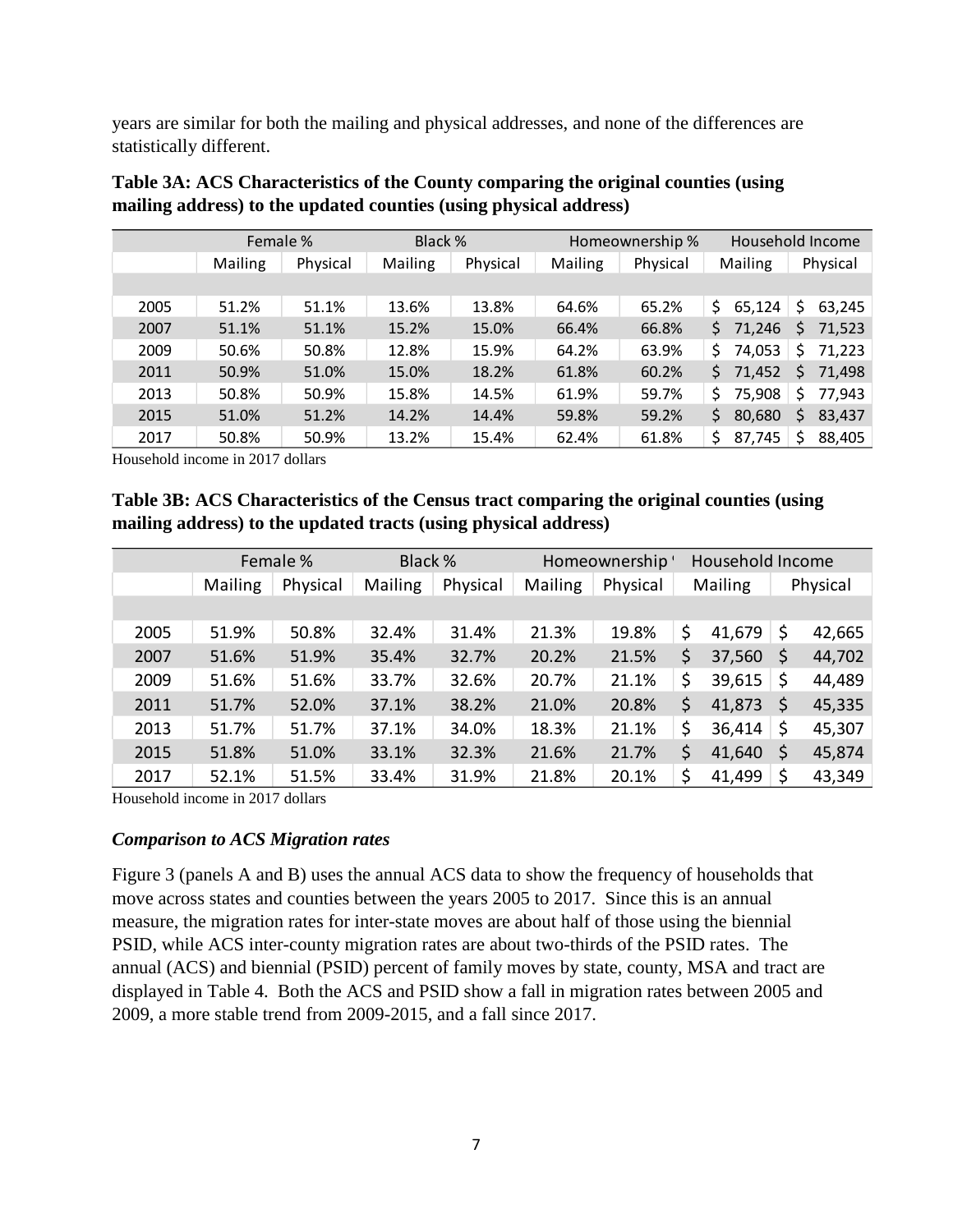



**Table 4: Percent of all families who move by State, county, MSA, and tract for PSID and ACS; 2005-2019**

|      |         | <b>PSID</b> |            |         |         | <b>ACS</b> |            |
|------|---------|-------------|------------|---------|---------|------------|------------|
|      | Across- | Across-     | Across-    | Across- | Across- | Across-    | Across-    |
|      | State   | County      | <b>MSA</b> | Tract   | State   | County     | <b>MSA</b> |
| 2005 | 6.25%   | 14.44%      | 7.48%      | 35.85%  | 2.49%   | 9.83%      | 4.29%      |
| 2006 |         |             |            |         | 2.70%   | 10.57%     | 4.87%      |
| 2007 | 6.32%   | 14.70%      | 7.86%      | 33.43%  | 2.55%   | 10.03%     | 4.59%      |
| 2008 |         |             |            |         | 2.45%   | 9.81%      | 4.46%      |
| 2009 | 5.24%   | 13.05%      | 7.09%      | 31.66%  | 2.30%   | 9.40%      | 4.19%      |
| 2010 |         |             |            |         | 2.23%   | 9.25%      | 4.14%      |
| 2011 | 5.76%   | 13.16%      | 7.41%      | 33.39%  | 2.29%   | 9.25%      | 4.22%      |
| 2012 |         |             |            |         | 2.29%   | 8.77%      | 4.59%      |
| 2013 | 5.64%   | 13.67%      | 7.79%      | 32.99%  | 2.35%   | 8.93%      | 4.70%      |
| 2014 |         |             |            |         | 2.38%   | 8.94%      | 4.79%      |
| 2015 | 6.04%   | 14.31%      | 8.15%      | 33.89%  | 2.39%   | 8.88%      | 4.76%      |
| 2016 |         |             |            |         | 2.37%   | 8.87%      | 4.81%      |
| 2017 | 6.25%   | 14.36%      | 8.25%      | 32.60%  | 2.35%   | 8.74%      | 4.75%      |
| 2018 |         |             |            |         | 2.39%   | 8.63%      | 4.73%      |
| 2019 | 5.48%   | 13.05%      | 7.43%      | 31.54%  | 2.31%   | 8.43%      | 4.61%      |

#### **Conclusion**

PSID recently updated its geocoding procedures to use respondents' physical residential address instead of their mailing address, which affected a relatively small percentage of cases. The change in the address used for geocoding was more likely for families that were younger, lower income, smaller, and renters. This change in address type led to systematic but very small increases in cross-boundary migration rates and minor changes in contextual characteristics to which families were exposed.